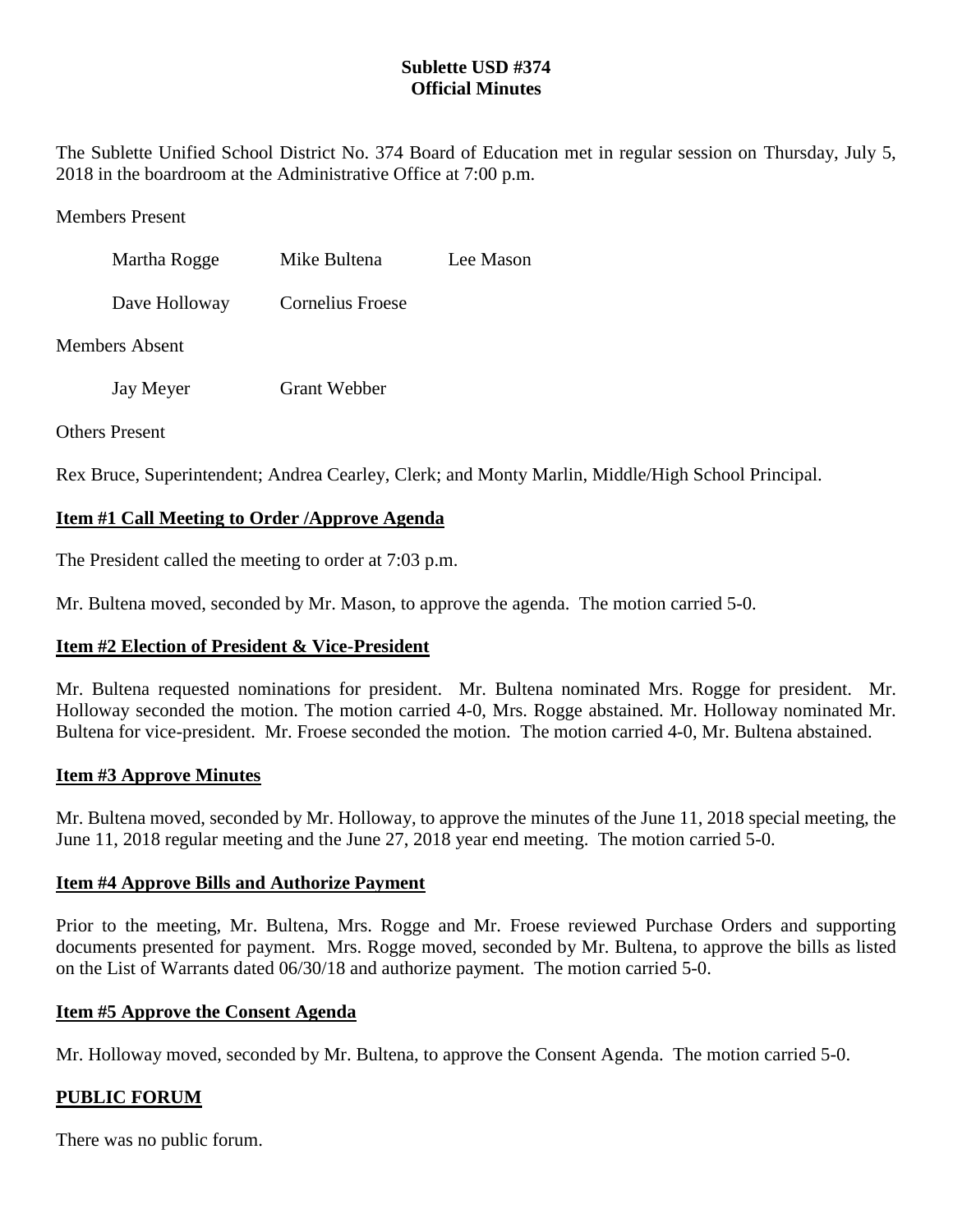Board Minutes Page 2 July 5, 2018

## **REPORTS**

Curriculum

No Curriculum report.

#### Principals

Mr. Marlin reported that our school psychologist, Britney Thayer, has taken a new job and Jill Garetson will be replacing her. This will leave Shawna Hoffman as the only Special Education teacher for the middle/high school building.

Mrs. Lee was absent.

#### SWPRSC/HPEC

Mrs. Rogge reported on the SWPRSC Board meeting. Mr. Bultena was unable to attend the HPEC Board meeting.

#### Superintendent:

Mr. Bruce reported on the legislature's plan to achieve constitutionally suitable school funding; however, they are now working on including the impact of inflation also.

### **Item #6 Report on Cash Balances**

Mr. Bruce reported on the Cash Balances as of June 30, 2018.

### **Item #7 Consider Wellness Policy**

Mr. Holloway moved, seconded by Mr. Froese, to approve the 2018-2019 Wellness Policy. The motion carried 5-0.

### **Item #8 Consider Food Service Agreement**

Mr. Bultena moved, seconded by Mr. Mason, to approve the 2018-2019 school year Food Service Agreement and the increase of breakfast prices by 20 cents and lunch prices by 15 cents. The motion carried 5-0.

### **Item #9 Appoint HPEC Board Representative and two alternates for 2018-2019**

Mrs. Rogge moved, seconded by Mr. Holloway, to appoint Mr. Bultena as the HPEC Board Representative, and Mr. Froese as the  $1<sup>st</sup>$  alternate and Mr. Webber as the  $2<sup>nd</sup>$  alternate. The motion carried 5-0.

#### **Item #10 Appoint Governmental Relations Representative**

Mr. Mason moved, seconded by Mr. Froese, to appoint Mr. Bultena as the Governmental Relations Representative. The motion carried 5-0.

#### Board Minutes